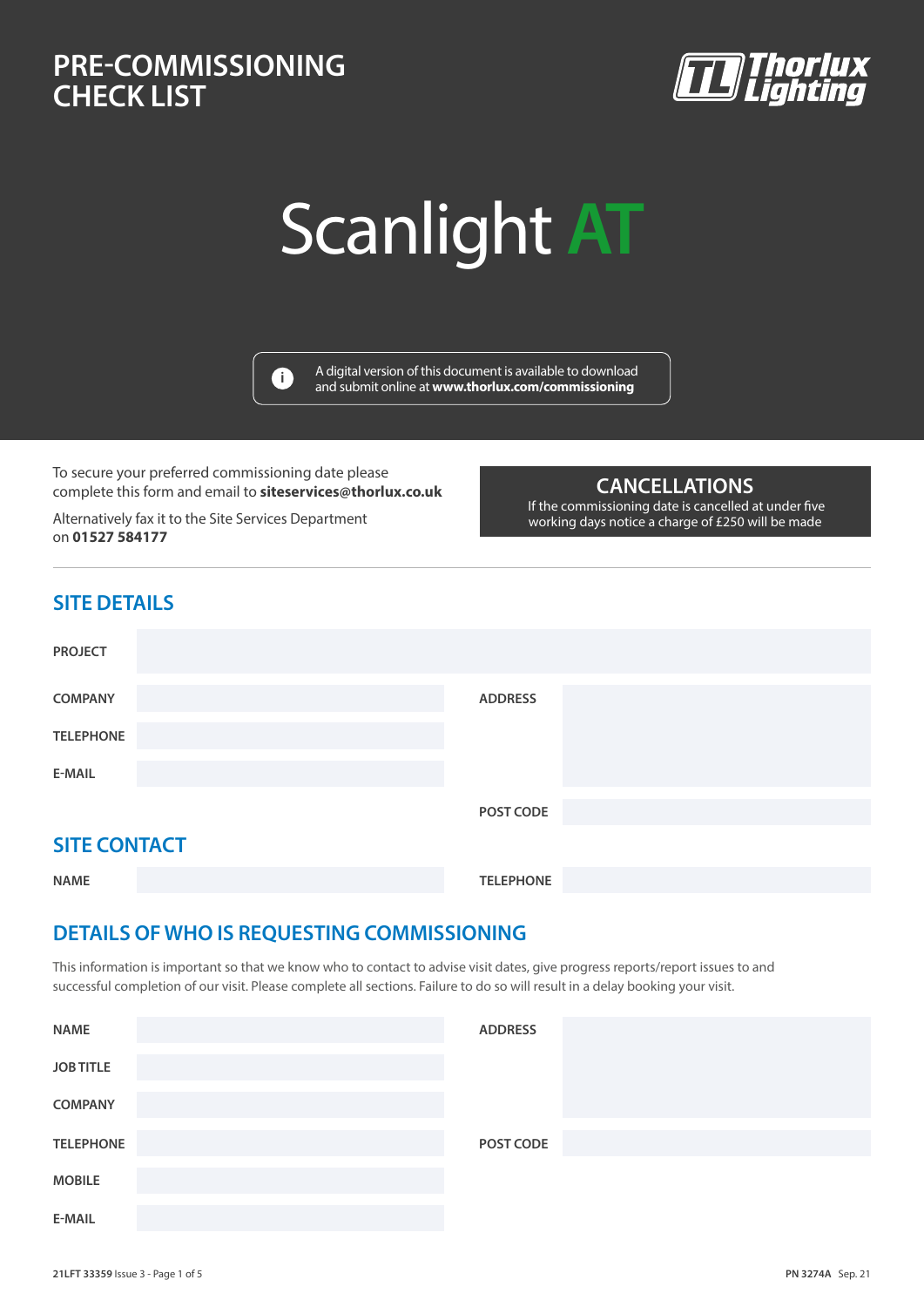

#### **COMMISSIONING PRE-REQUISITES**

- **•** All Scanlight AT emergency fittings must be installed and powered for a minimum 51 hours uninterrupted supply.
- **•** For Platform 3 the Scanlight AT control panel must be powered and connected to DDUs via CANbus cabling connections.
- **•** Care must be taken with the polarity of the CANbus cabling see installation leaflets for details.

| <b>SITE INFORMATION</b>                                                                                                                     |                                                            |                                                                                 |  |
|---------------------------------------------------------------------------------------------------------------------------------------------|------------------------------------------------------------|---------------------------------------------------------------------------------|--|
| Preferred commissioning date                                                                                                                |                                                            | Have any existing Scanlight AT zones been modified during<br>this installation? |  |
|                                                                                                                                             |                                                            | <b>YES</b><br><b>NO</b>                                                         |  |
| What is the floor to ceiling height?                                                                                                        |                                                            |                                                                                 |  |
| <b>FROM</b>                                                                                                                                 | <b>TO</b>                                                  | Are new zones being connected to an existing Scanlight AT panel?                |  |
|                                                                                                                                             |                                                            | <b>YES</b><br><b>NO</b>                                                         |  |
| What are the site working hours?                                                                                                            |                                                            |                                                                                 |  |
| <b>FROM</b>                                                                                                                                 | <b>TO</b>                                                  | Is parking available on site?                                                   |  |
|                                                                                                                                             |                                                            |                                                                                 |  |
|                                                                                                                                             | Is special permission to work beyond these hours required? |                                                                                 |  |
| <b>YES</b><br><b>NO</b>                                                                                                                     |                                                            |                                                                                 |  |
|                                                                                                                                             |                                                            | What is the site handover date?                                                 |  |
| If YES, how is this authorised?                                                                                                             |                                                            |                                                                                 |  |
|                                                                                                                                             |                                                            |                                                                                 |  |
|                                                                                                                                             |                                                            | Is a site safety induction briefing required?                                   |  |
| Have lighting layout drawings been supplied by Thorlux?                                                                                     |                                                            | <b>YES</b><br><b>NO</b>                                                         |  |
| <b>YES</b><br><b>NO</b>                                                                                                                     |                                                            |                                                                                 |  |
| If NO, a clean copy of the as-installed drawings will be required by the<br>Commissioning Engineer for notation and record keeping purposes |                                                            | If YES, how is this arranged?                                                   |  |
|                                                                                                                                             |                                                            |                                                                                 |  |
|                                                                                                                                             |                                                            |                                                                                 |  |

#### **PERSONAL PROTECTION EQUIPMENT REQUIRED ON SITE**

**Hard hat**

**Ear defenders**

**High visibility jacket**

**Safety boots**

**Eye protection**

**Gloves**

**Other**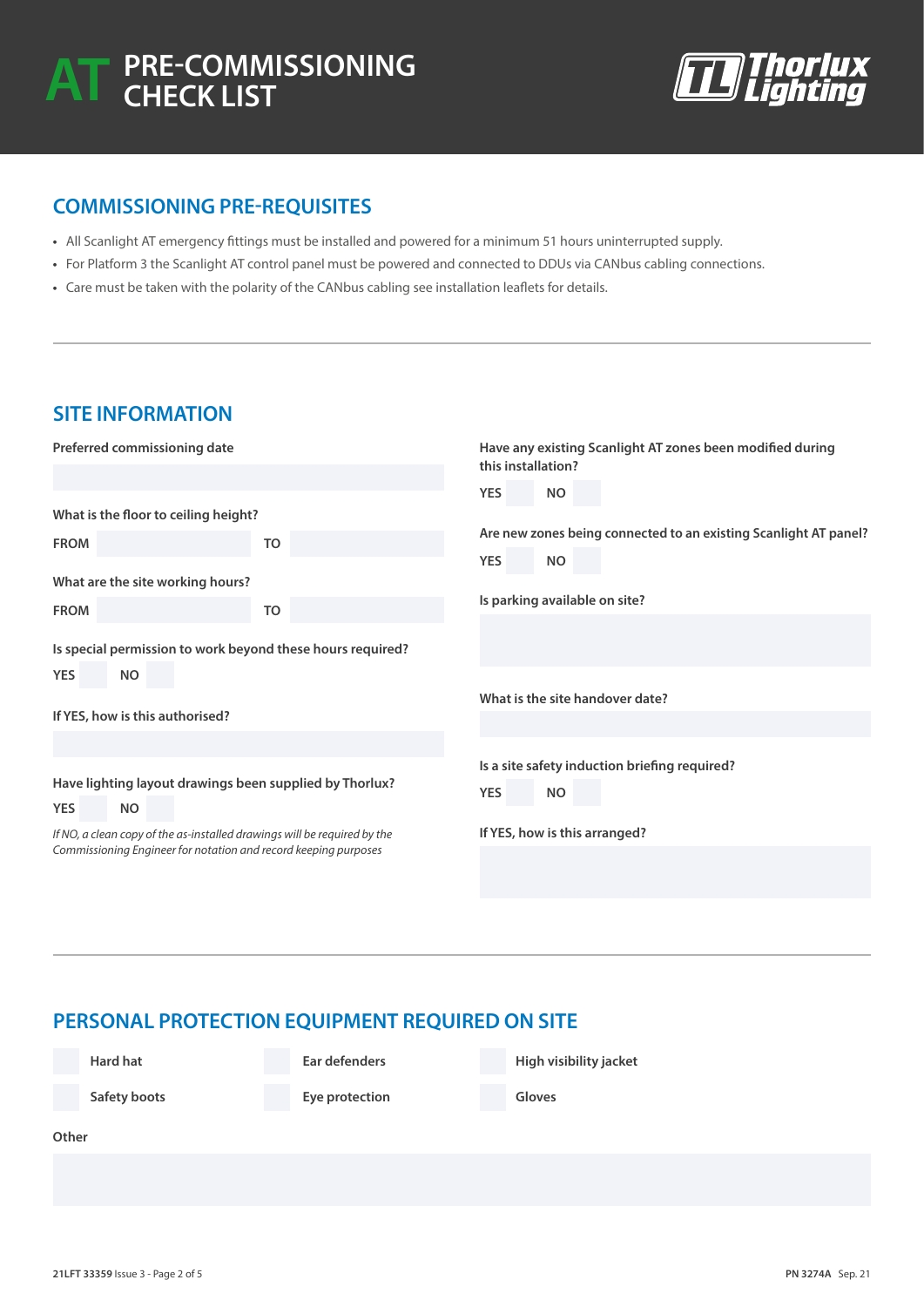

#### **CONTROL PANEL UPLOAD RATE**

Please select how often you would like to be informed of the emergency lighting status.

 $14 = 14$  days as standard Other

#### **FAULTY FITTINGS**

It is not possible for our engineers to carry spares for every luminaire in our range. Please list below the quantity, catalogue number and the nature of fault i.e. no operation so that we can bring the exact spare/items required.

| CAT. NO.        | CAT. NO.     | CAT. NO.        |
|-----------------|--------------|-----------------|
| <b>QUANTITY</b> | QUANTITY     | <b>QUANTITY</b> |
| <b>FAULT</b>    | <b>FAULT</b> | <b>FAULT</b>    |

#### **DELIVERIES**

Please list outstanding items.

| CAT. NO.        | CAT. NO.        | CAT. NO.        |
|-----------------|-----------------|-----------------|
| <b>QUANTITY</b> | <b>QUANTITY</b> | <b>QUANTITY</b> |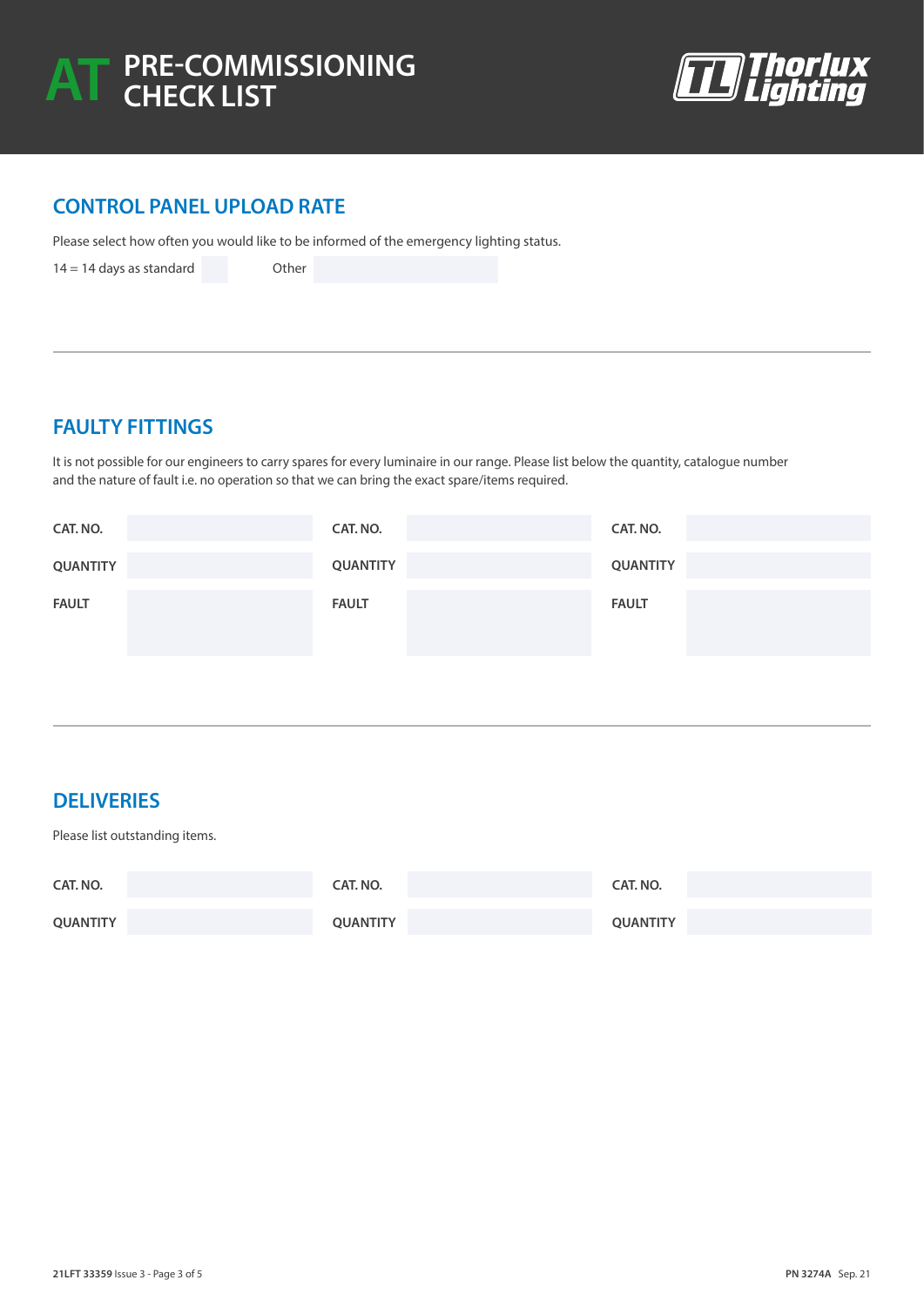

#### **CHECKLIST**

As fitted drawings to be provided by the installing contractor clearly showing fitting(s) locations, CANbus route between at panel and DDU's.

**ALL FITTINGS MUST BE LEFT POWERED FOR MIN 51 HOUR PERIOD PRIOR TO COMMISSIONING.** 

- 24 hour charge from power up
- 3 hour recorded duration discharge for all fittings (after 24 hour charge)
- 24 hour recharge

#### **DALI:**

- 2 core communication to ALL fittings
- Voltage is  $16v + -6.5$  VDC
- Non polarity sensitive
- Wired in radial
- Should never form ring circuit
- Max 30 fittings per circuit
- To check DALI communication prior to commissioning switch the ZRS key switch, all connected luminaires will illuminate for 30 seconds.

#### **CAN BUS:**

- Polarity sensitive
- High/Low must be followed
- Wired in series from AT panel with 1 end of line